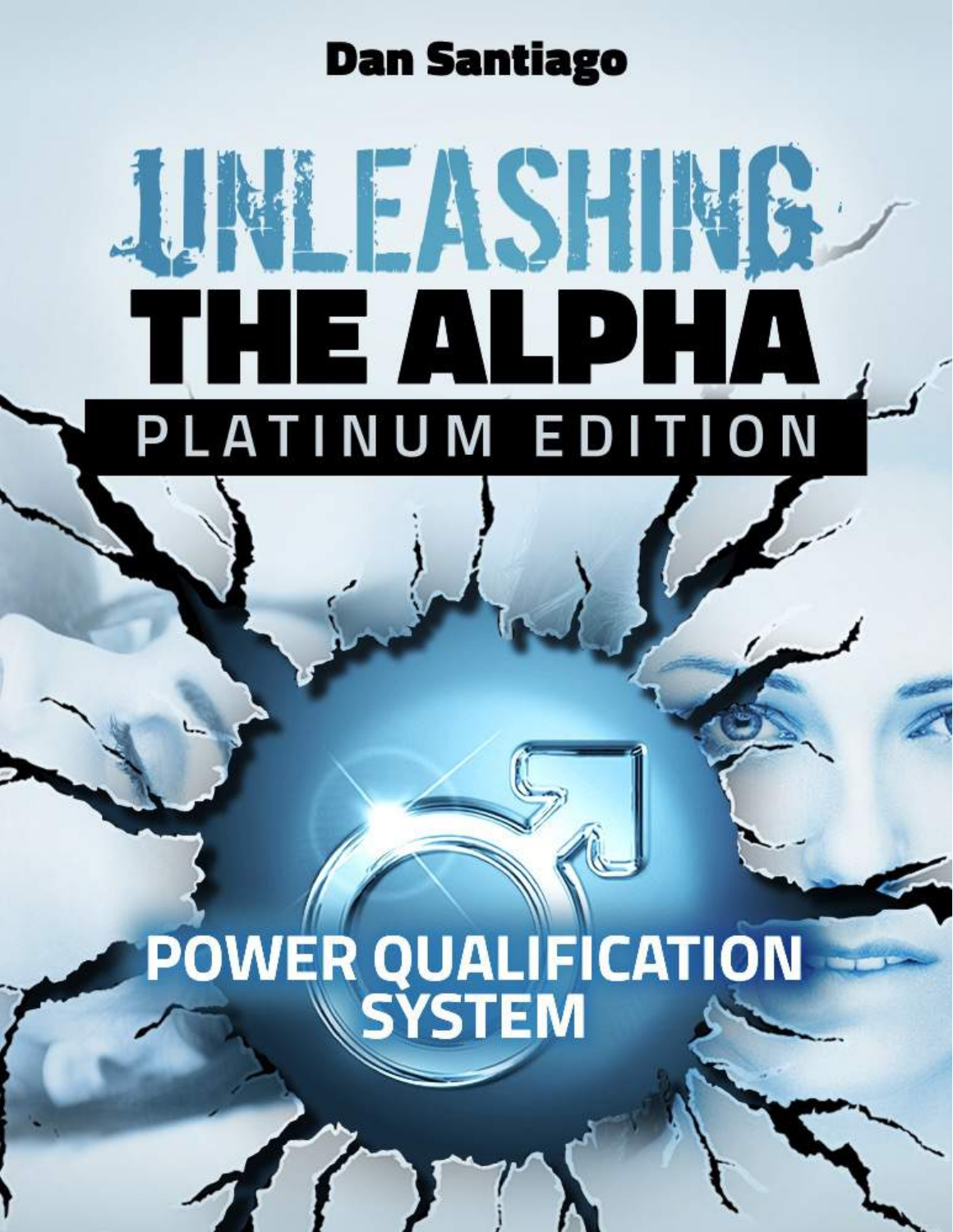

PLATINUM EDITION

## POWER QUALIFICATION **SYSTEM**

**© 2016 DR. DAN SANTIAGO, ALL RIGHTS RESERVED. THE UNAUTHORIZED REPRODUCTION OF THIS MATERIAL OR ANY OF ITS PARTS WITHOUT THE WRITTEN AUTHORIZATION OF ITS AUTHOR IS PUNISHABLE AND PROSECUTED BY FEDERAL LAW.**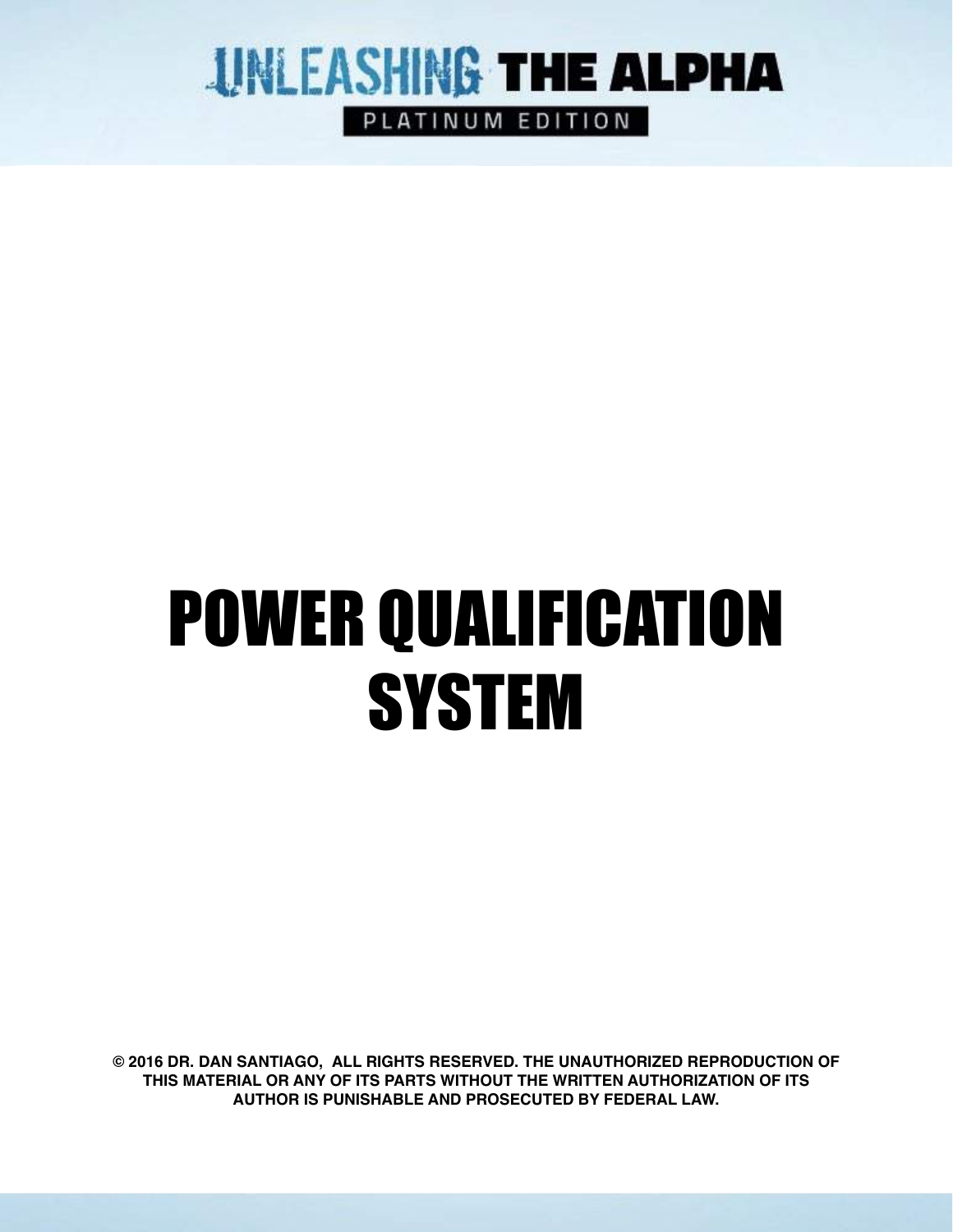PLATINUM EDITION

Qualification is the process by which a person "sells" him/ herself to others.

If you were at a job interview, and you were somehow sensing that your résumé isn't exactly landing you the job, you would rush and say: Hey but I know how to do X, Y and Z too. That is qualifying yourself to the other person.

Your job interviewer in this case.

At that job interview, you just rushed to let your interviewer know that you are more than what his/her eyes are seeing. That you are more capable, a better candidate for the position. That's what qualifying does.

At the job interview the applicant could have attended not giving a fuck about if he gets chosen or not. But the minute he qualifies himself saying he does X, Y and Z, the frame of the interaction changes. He now gives a fuck and it's trying to get the job. The positioning changes and the interviewer becomes the chooser.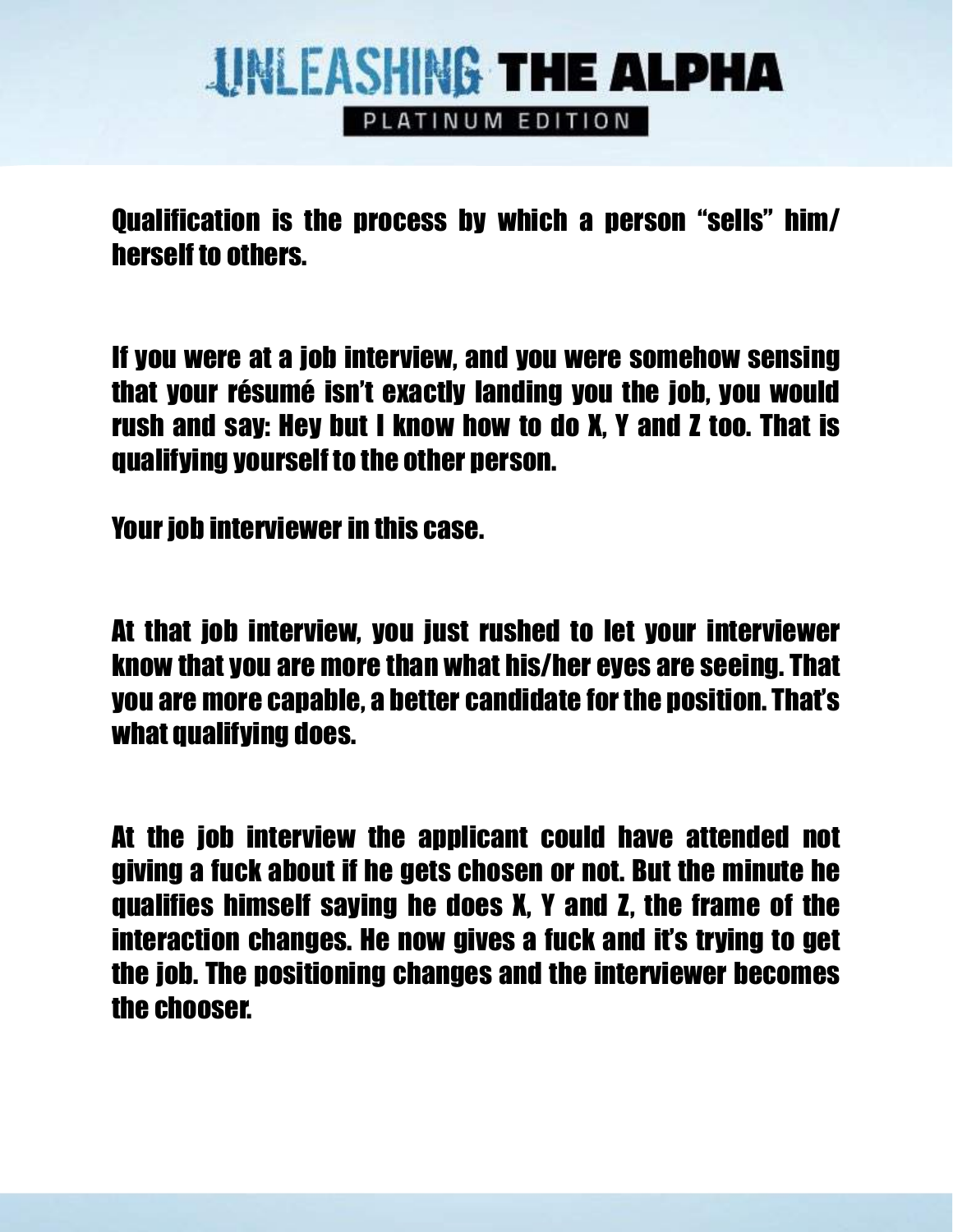PLATINUM EDITION

An Alpha Man is always the chooser in the interaction. That is his positioning. He has the power, and the other person is seeking the approval of the power.

When you rise to the position of being the chooser, she'll accept the frame - because it's her nature to be submissive to a strong man - and fall into the mindset of "yes I'm chasing this guy". She automatically becomes significantly more attracted and interested in you.

And you do that with Qualification.

At any any stage of the interaction, and specially in the attraction phase, you want to get your woman to qualify herself to you.

A woman can qualify herself spontaneously. Suppose you are there talking to a girl, and suddenly one out of nowhere she says: BTW, I'm a business consultant for this huge company … what she's actually telling you, is: I also know X, Y and Z like the job interview. She's aiming for you to have more evidence why you should like her better, besides all that you are experiencing of her, she's also trying to tell you that she's successful and intelligent.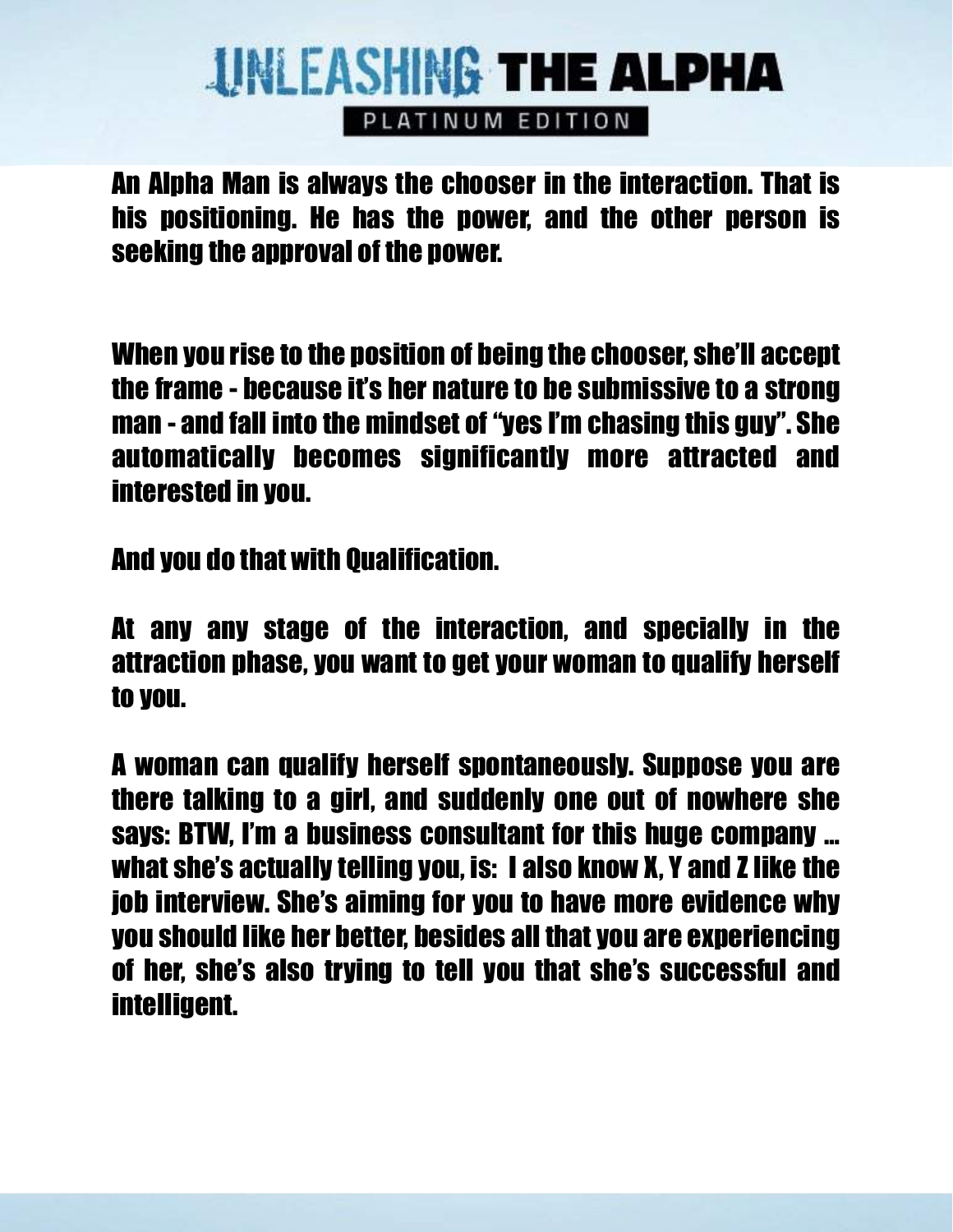#### **UNLEASHING THE ALPHA** PLATINUM EDITION

And that is key.

You should always accept and acknowledge that from her. She's telling you "would you like me now ?" So, don't be an ass and reward her for that. Ohh Great, tell me more about it ( if you want to hear it, advisable) but you always accept her for that. You don't need to agree with her, those investments she's doing for you are not open for debate.

Active listening is required for you to catch those auto qualifications, that come very subtle sometimes. Failure to do that, and she will translate that as you don't like her for what she is, and loose her attraction for you.

Pay attention, get off your head and be aware. Wherever you are BE there. Be present.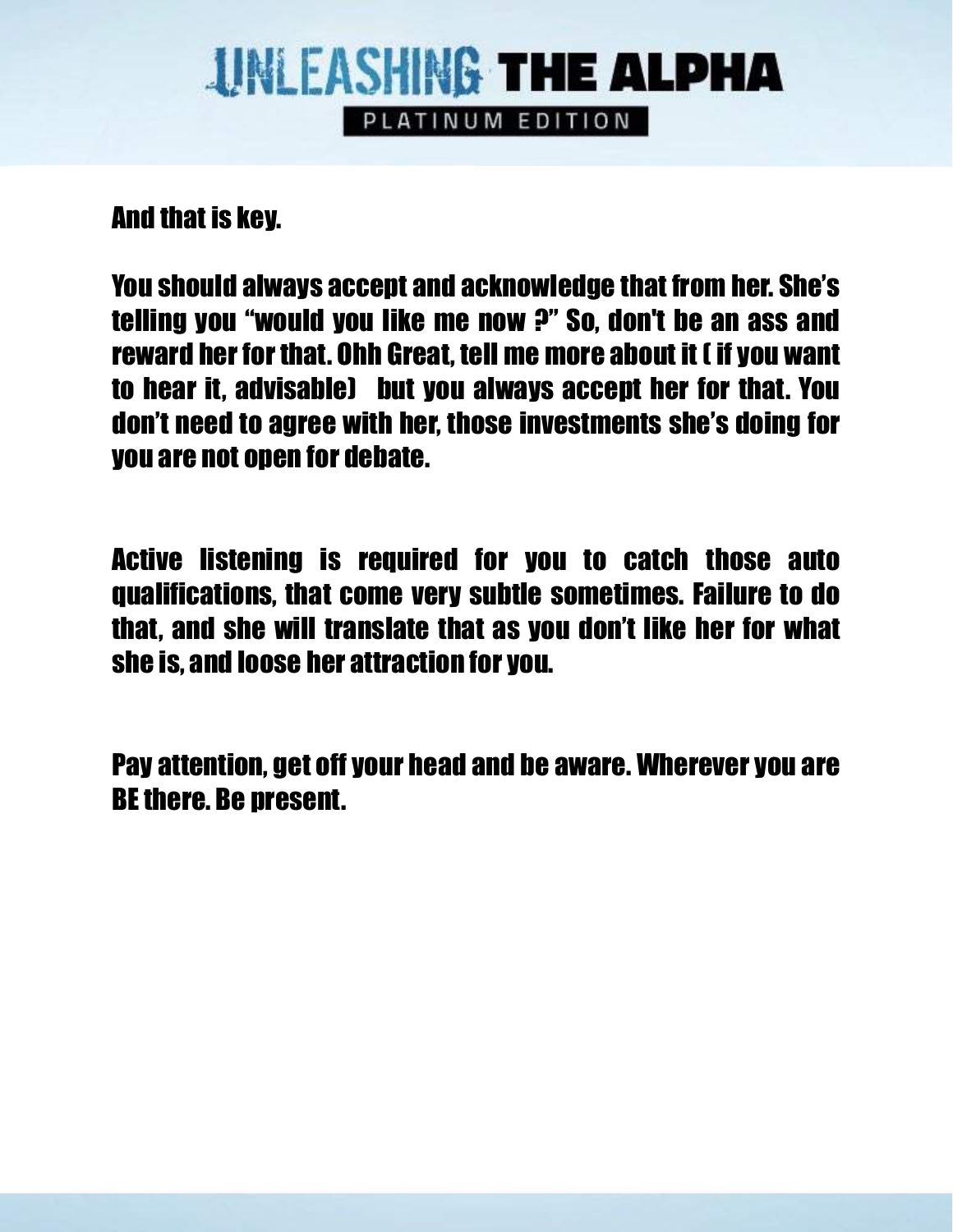

PLATINUM EDITION

### HOW TO MAKE HER QUALIFY HERSELF TO YOU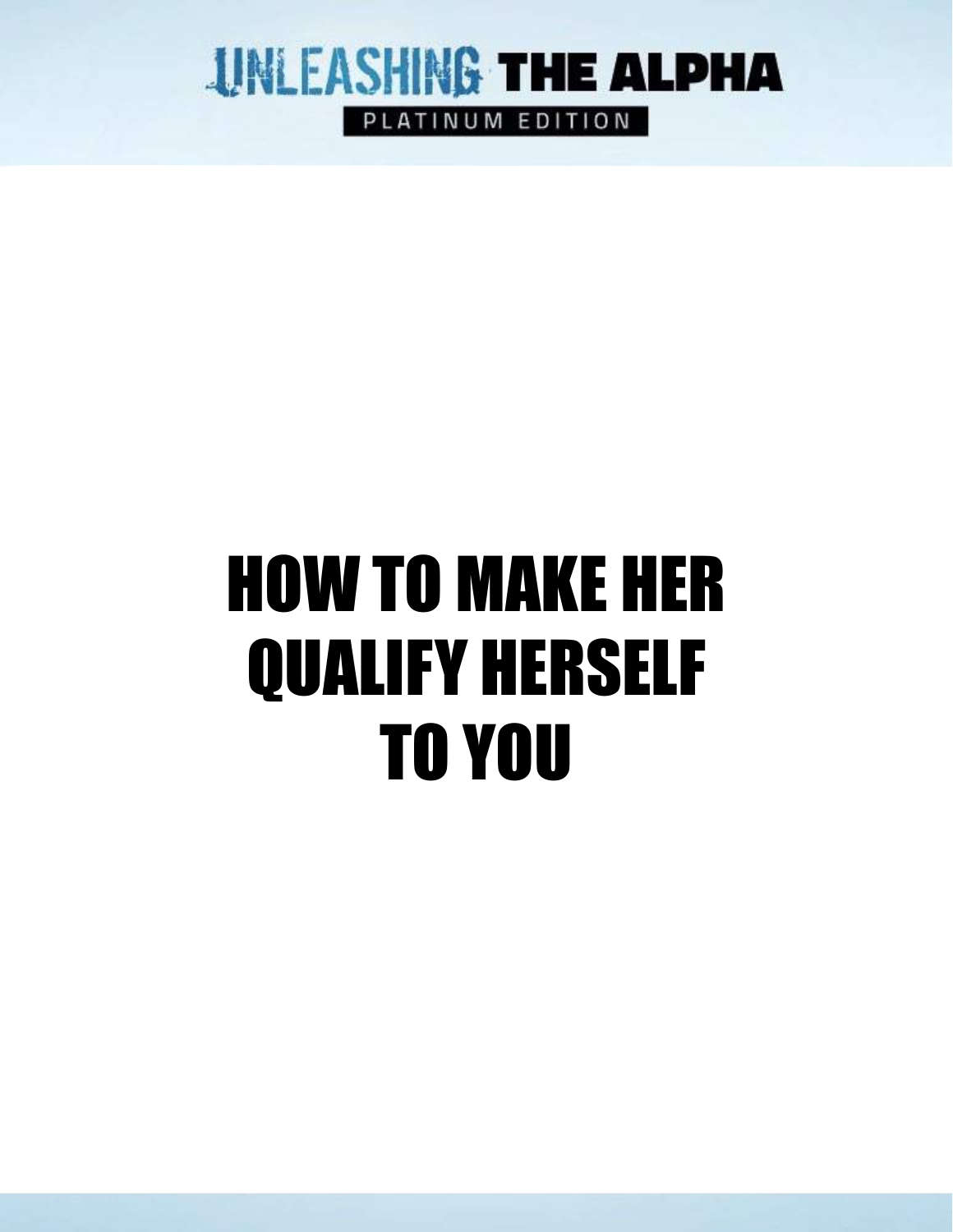PLATINUM EDITION

The easiest way to get her to qualify, is playfully disqualify her. You do it playfully, you do it fun. Me: Oh, you are such a good girl, too bad we'd never get along … or … Oh you are a sexy brunette indeed, too bad I'm into blondes … I'm playfully disqualifying her.

Questions Qualifiers Those are the most affective, since you can ask whatever you want to get her to qualify herself to you, in any way you want.

One of the most famous qualification questions is Neil Strauss "What are 3 things about you that would make a guy want to get to know you, but can't have anything to do with your looks?".

These questions will vary depending in the depth of the emotional investment requested. The above mentioned, puts the girl in a position where she really have to think her answer, because in her mind she's thinking "what does this guy want me say, so I can get it right".

Another example: "If you had to name your three most positive dominant qualities, what would you say they are?"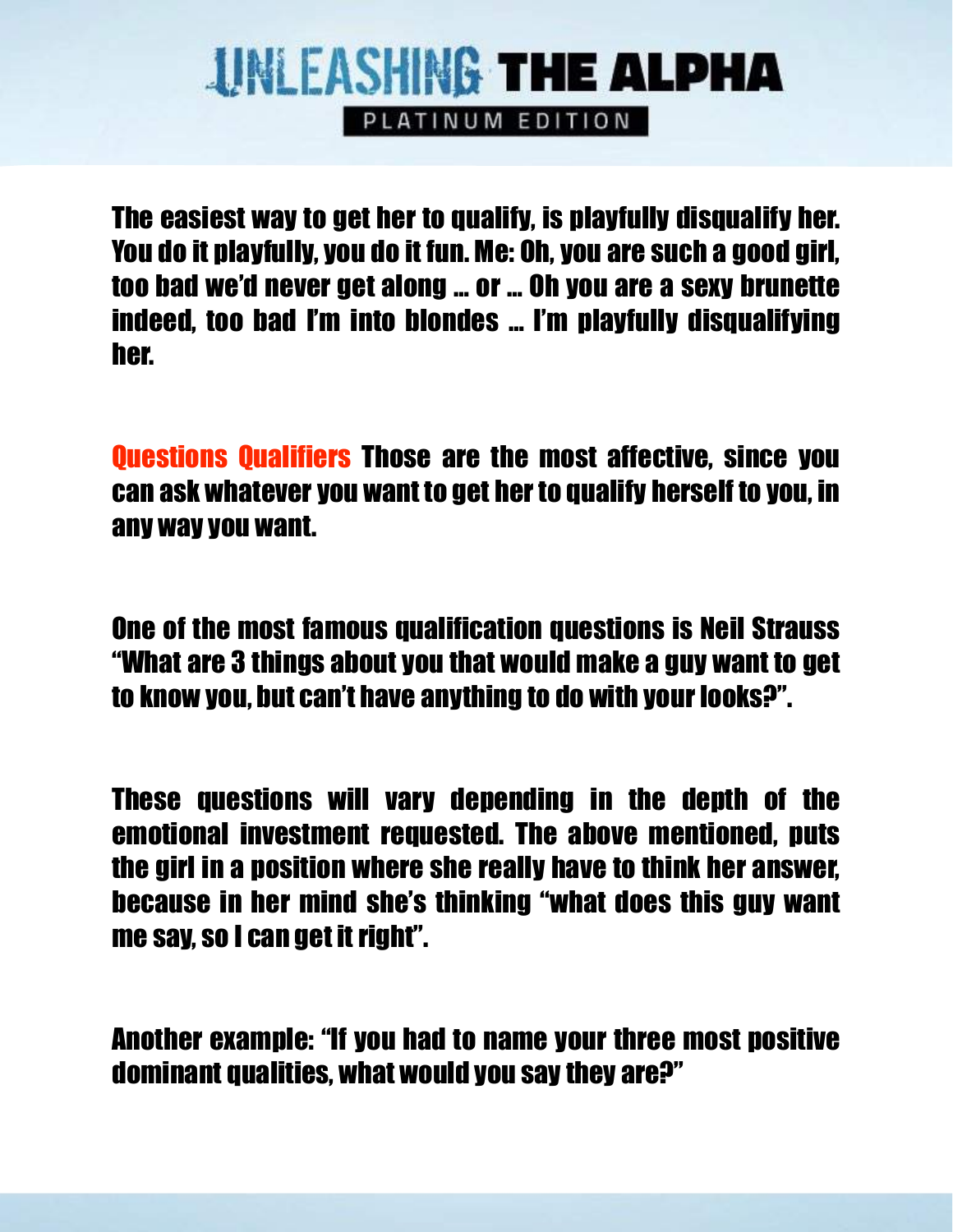PLATINUM EDITION

Once you get a fair share of answers from women, you will begin to notice some ratios and some answers patterns. The patterns will be within the realms of sex, logic and cognition and emotion.

So, some answers like "feisty", "adventurous" and "mysterious" can be classified as sexual; "intelligent", "disciplined" and "good learner" as cognitive-logic, and "loyal", "friendly", "truthful" fit best under the emotional label.

Ideally, you should get one answer from the three categories. If you get all logic and emotion answers, you are probably not framing her sexually enough and you will probably be jerking off that night, if you don't pick up the pace on the attraction. On the contrary if you are getting primarily sexual answers, you've framed this girl as sexual, and she does feel very sexual around you.

You should be qualifying the girl early in the interaction, always in a high point of it, when both of you are having a great time, a great vibe.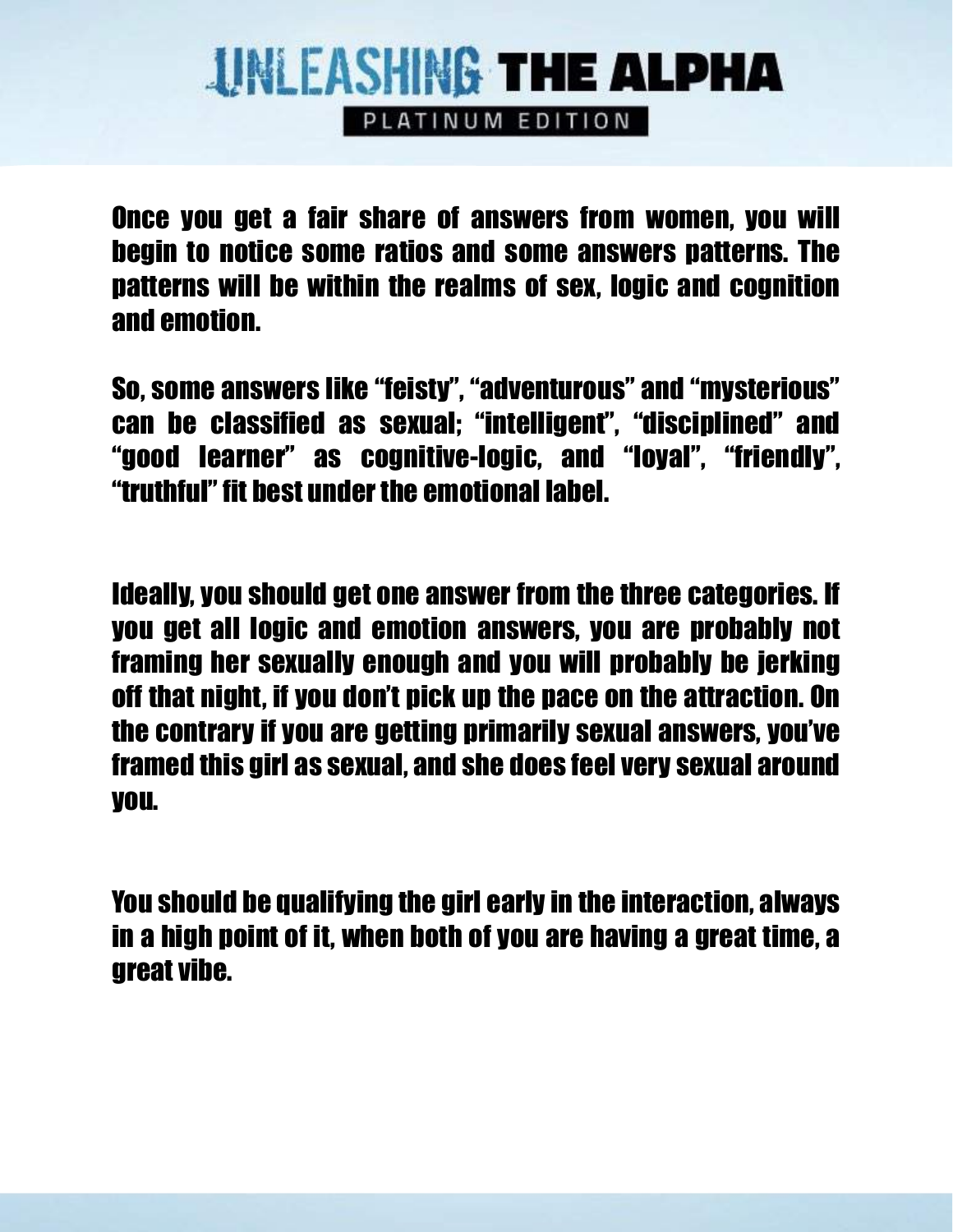PLATINUM EDITION

Always be playful while qualifying, don't get grim, don't get serious about it. Too many guys put the breaks on the interaction, and make this part really serious and make it such a great deal that kills the whole vibe.

Inception Qualifier This type of qualification is very powerful, because she doesn't even have to think about answers or investing. She will just nod YES, unconsciously fill in the gaps and behave like the way you want.

It goes something like this: "I have always liked women that are very passionate, and correct me if I'm wrong, but I get the feeling that you are very passionate, but you haven't got the chance to be passionate for while" Breakdown: I'm framing her as a passionate girl - who doesn't want to be reckoned as passionate - no one ever, especially women.

She can't really argue with me, because it's a feeling that I get from her, so she will accept the frame and will seek opportunities to behave passionately around me :) and I also challenged her when said that I get the feeling too, that she hasn't got the chance to be passionate lately … so guess who is she going to be passionate with, in the next hour or so ? win ? :)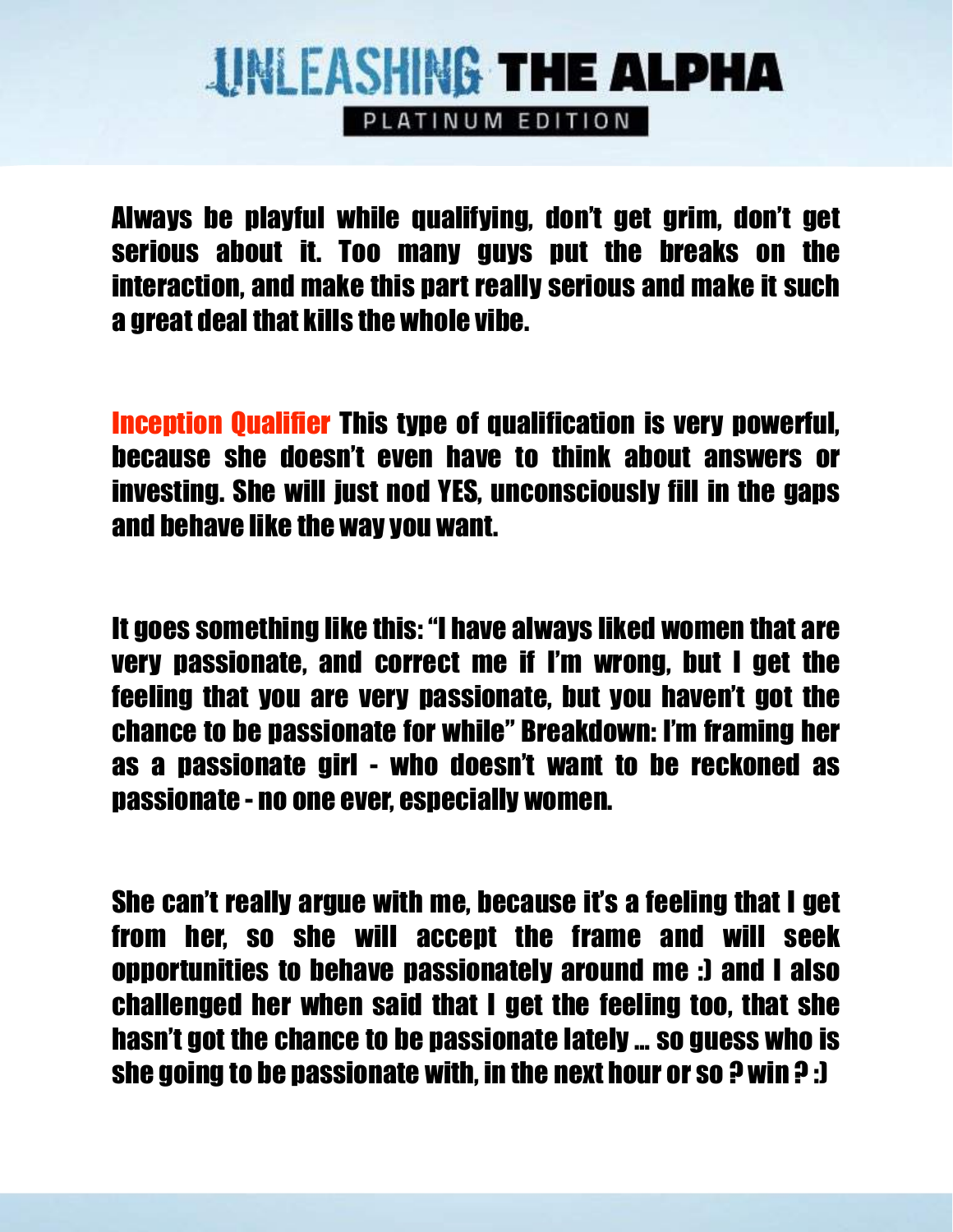PLATINUM EDITION

Remember that women can qualify herself to you without even asking for it. So be very aware of how the interaction develops.

Once she qualifies, by the book, you should move into rapport. But the interaction is extremely dynamic, and also there may be external factor included, that you also have to be aware of, that can alter the "proper" unfolding of the events i.e. alcohol.

So you may want to bed her without any emotional connection and do that after the fuck itself. You can calibrate the situation to taylor it to your desires. Remember, you are the chooser now.

Active Qualification It's when a woman starts to DO things for you. She brings you food, she buys things for you, etc. Every time she does that, reward her. If she's hot and you like her, and if you think that she's really deserving it, give her the best reward ever: an epic fuck. If you don't want to have sex with her, a caress, a compliment, while being sincerely grateful. But always recognize and reward those behaviors.